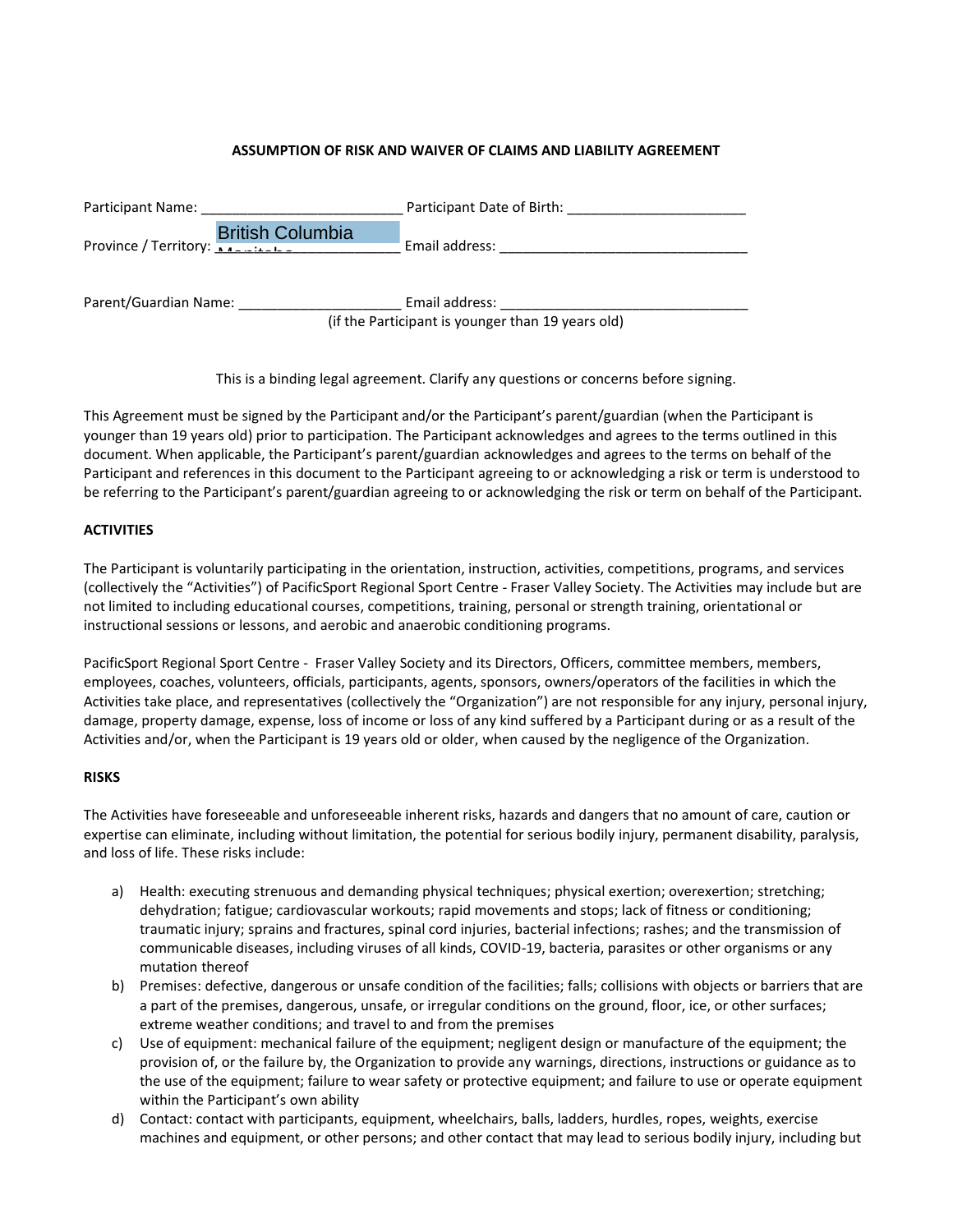not limited to concussions and/or other brain injury or serious spinal injury

- e) Advice: negligent advice regarding the Activities
- f) Ability: failing to act safely or within the Participant's own ability or within designated areas
- g) Sport: the inherent risks of participating in sport, including but not limited to slipping or falling on ice; being hit with a broom, brush or curling stone; tripping on or being hit with a ball, frisbee, bean bag, or other projectile; falling out of a sport wheelchair, dropping a weight, ball or other equipment onto any part of the Participant's body; tripping on or being tangled in a rope; and the malfunction of an exercise machine or other piece of equipment
- h) Conduct: the Participant's conduct and conduct of other persons including any physical altercation between participants
- i) Travel: travel to and from the Activities

The Participant accepts the sport-specific risks

Cyber. The Organization may offer or promote online programming (such as webinars, remote conferences, workshops, and online training) which have different foreseeable and unforeseeable risks than in-person programming. These risks include privacy breaches, hacking, technology malfunction or damage.

The Participant accepts the online programming risks

COVID-19. The COVID-19 disease has been declared a worldwide pandemic by the World Health Organization and is extremely contagious. The Organization has put in place preventative measures to reduce the spread of COVID-19; however, the Organization cannot guarantee that the Participant will not become infected with COVID-19. Further, participating in the Activities could increase the Participant's risk of contracting COVID-19 or any other contagious disease.

The Participant accepts the COVID-19 risks

Negligence. The Organization may be negligent, which may include failure by the Organization to take reasonable steps to safeguard or protect the Participant from the risks, dangers and hazards associated with participation in the Activities.

> The Participant accepts that the Organization may be negligent (**check only if the Participant is 19 years old or older**)

## **TERMS**

In consideration of the Organization allowing the Participant to participate in the Activities, the Participant agrees:

- a) That the Participant is not relying on any oral or written statements made by the Organization or their agents, whether in a brochure or advertisement or in individual conversations, to agree to participate in the Activities
- b) That when the Participant practices or trains in their own space, the Participant (or the Participant's parent/guardian, if applicable) is responsible for the Participant's surroundings and the location and equipment that is selected for the Participant
- c) That the Participant's mental and physical condition is appropriate to participate in the Activities and the Participant (or the Participant's parent/guardian, if applicable) assumes all risks related to the Participant's mental and physical condition
- d) To comply with the rules and regulations for participation in the Activities
- e) To comply with the rules of the facility or equipment
- f) That if the Participant observes an unusual significant hazard or risk, the Participant will remove themselves from participation and immediately bring their observations to a representative of the Organization
- g) The risks associated with the Activities are increased when the Participant is impaired and the Participant will not participate if impaired in any way
- h) That it is the Participant's (or the Participant's parent/guardian, if applicable) sole responsibility to assess whether any Activities are too difficult for the Participant. By the Participant commencing an Activity, the Participant (or the Participant's parent/guardian, if applicable) acknowledges and accepts the suitability and conditions of the Activity
- i) That COVID-19 is contagious in nature and the Participant may be exposed to, or infected by, COVID-19 and such exposure may result in personal injury, illness, permanent disability, or death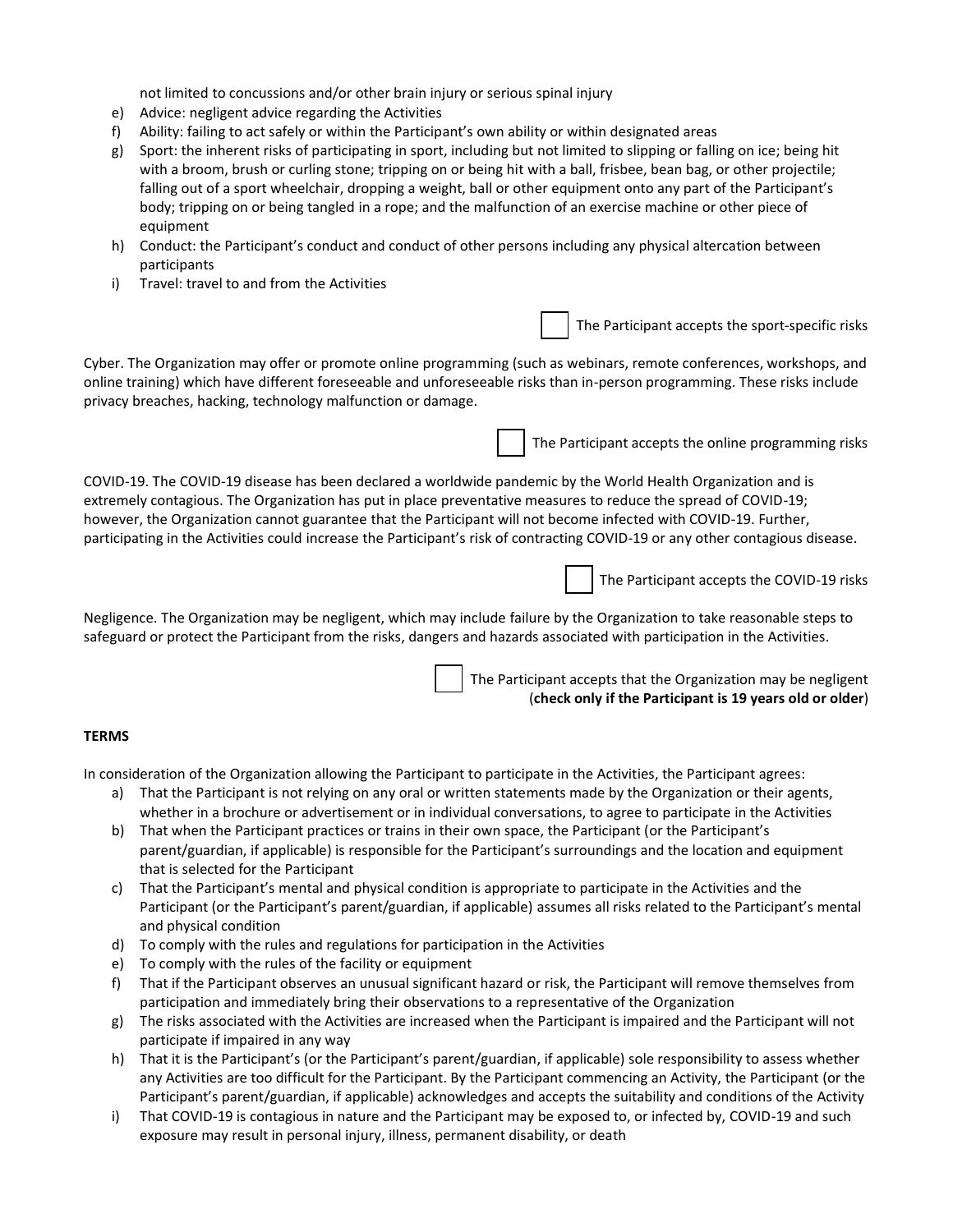j) That the Participant (or the Participant's parent/guardian, if applicable) is responsible for choosing the Participant's safety or protective equipment and the secure fitting of that equipment

# **ACTIVITIES STATUS**

The Participant (and the Participant's parent/guardian, if applicable) agrees that the Organization has the discretion to cancel any scheduled Activities. The Organization has no responsibilities to the Participant (including refunding registration fees or paying for any costs associated with travel) if an Activity is canceled or postponed by the Organization or for any other reason including a public health or safety issue.

The Participant (and the Participant's parent/guardian, if applicable) agrees that the Organization has the discretion to modify the structure of any Activities due to a public health or safety issue, which may include removing specific disciplines or age groups from a competition, changing a competition format, or changing the manner in which individuals become eligible to participate.

The Participant (and the Participant's parent/guardian, if applicable) agrees that the Organization may implement and enforce guidelines for participation that may include adhering to 'Return to Play' protocols, signing declarations of compliance, or requiring that personal protective equipment be worn by Participants (and their parents/guardians, if applicable). The Organization has the discretion to remove any Participant (and their parents/guardians, if applicable) who does not comply with the Return to Play protocols, sign a declaration, or wear personal protective equipment. When required, the Participant is responsible for providing their own personal protective equipment.

## **PERSONAL INFORMATION AND IMAGE CONSENT**

The Participant (and the Participant's parent/guardian, if applicable) authorizes the Organization to collect and use personal information about the Participant for the purpose of receiving communications (newsletters, publications, announcements, invitations and other news or information) and posting articles of interest, newsletters, promotions, statistics, images and results on their website(s) or social media. The consent obtained in this section complies with the *Personal Information Protection and Electronic Documents Act*.

The Participant (and the Participant's parent/guardian, if applicable) grants permission to the Organization to photograph and/or record the Participant's image and/or voice on still or motion picture film and/or audio tape, and to use this material to promote the sport, the Organization, and/or the Organization's Activities through social media, newsletters, websites, television, film, radio, print and/or displays. The Participant (or the Participant's parent/guardian, if applicable) understands that they waive any claim to remuneration for use of audio/visual materials used for these purposes.

The Participant (and the Participant's parent/guardian, if applicable) understands and agrees that while participating in or attending any online training session or video conference or meeting hosted by the Organization, the Participant's image, likeness and live video feed (if available) will be distributed to other individuals participating in the session or video conference. If the session is recorded with the knowledge of the Participant (or the Participant's parent/guardian, if applicable), the Participant (and the Participant's parent/guardian, if applicable) agrees that the Participant's attendance and/or participation in the session constitutes their agreement that the session may be distributed for the purposes explained prior to the Participant attending the session and that they waive any claim to remuneration for use of the Participant's image, voice, or written comments.

The Participant (and the Participant's parent/guardian, if applicable) understands that they may withdraw any authorization or permission granted in this section by contacting the Organization's Executive Director. The Executive Director will advise the implications of such withdrawal. Contact: Stephanie Rudnisk[y srudnisky@pacificsport.com](mailto:srudnisky@pacificsport.com)

## **DISCLAIMER**

*When the Participant is 19 years old or older*, the Participant assumes all risks arising out of, associated with or related to, participation in the Activities and waives any and all claims that the Participant may have now or in the future against the Organization. The Participant, when 19 years old or older, accepts and fully assumes all such risks and possibility of personal injury, death, property damage, expense and related loss, including loss of income, resulting from participation in the